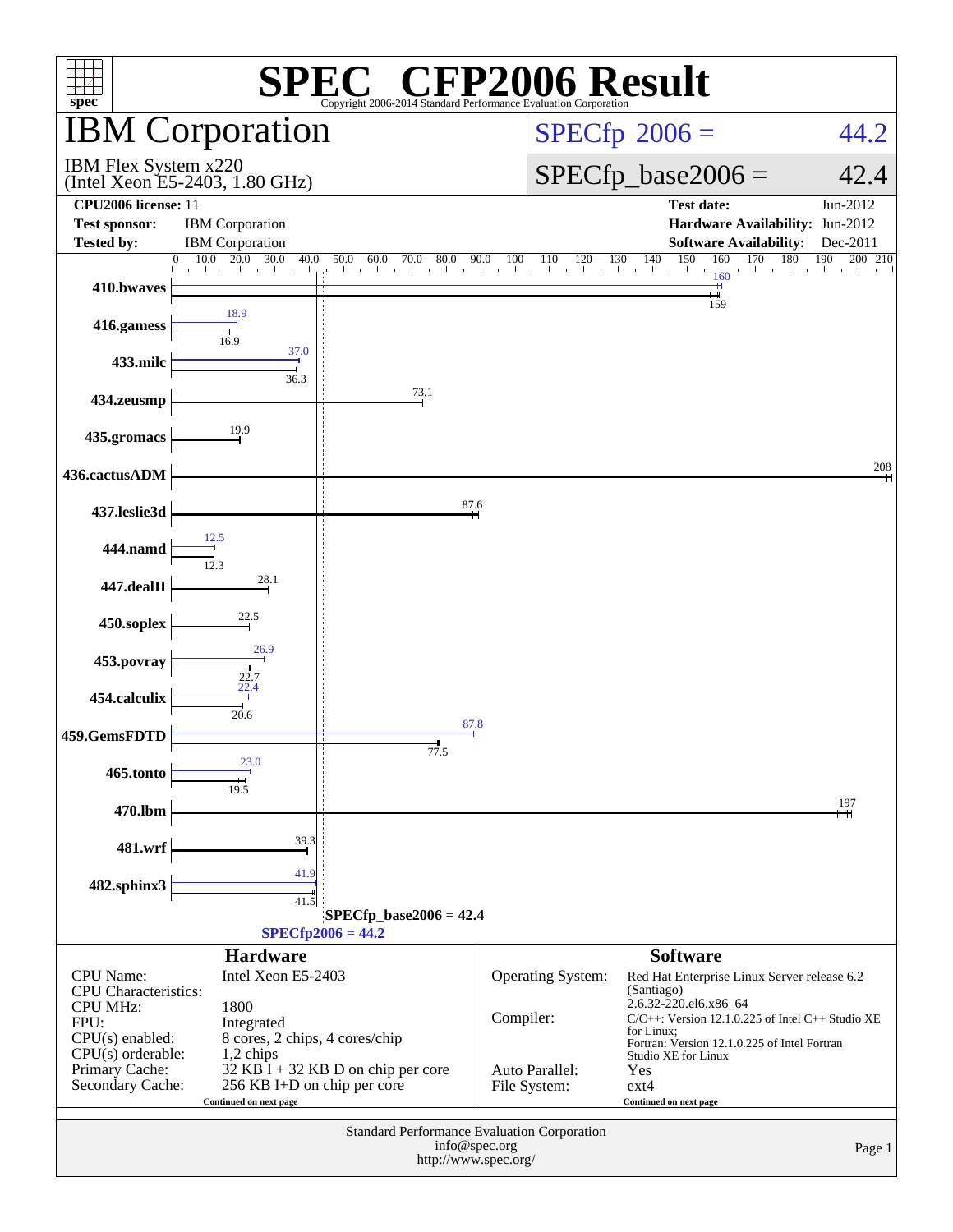

## **BM Corporation**

#### IBM Flex System x220

(Intel Xeon E5-2403, 1.80 GHz)

#### $SPECfp2006 = 44.2$  $SPECfp2006 = 44.2$

#### $SPECfp\_base2006 = 42.4$

| <b>CPU2006 license: 11</b>                                                 |                                                                                                                                                        |                                                                                    | <b>Test date:</b><br>$Jun-2012$                            |
|----------------------------------------------------------------------------|--------------------------------------------------------------------------------------------------------------------------------------------------------|------------------------------------------------------------------------------------|------------------------------------------------------------|
| <b>Test sponsor:</b>                                                       | <b>IBM</b> Corporation                                                                                                                                 |                                                                                    | Hardware Availability: Jun-2012                            |
| <b>Tested by:</b>                                                          | <b>IBM</b> Corporation                                                                                                                                 |                                                                                    | <b>Software Availability:</b><br>$Dec-2011$                |
| L3 Cache:<br>Other Cache:<br>Memory:<br>Disk Subsystem:<br>Other Hardware: | 10 MB I+D on chip per chip<br>None<br>96 GB (12 x 8 GB 2Rx4 PC3-12800R-11, ECC, running<br>at $1066 \text{ MHz}$ )<br>1 x 500 GB SAS, 7200 RPM<br>None | <b>System State:</b><br><b>Base Pointers:</b><br>Peak Pointers:<br>Other Software: | Run level 3 (multi-user)<br>64-bit<br>$32/64$ -bit<br>None |

| <b>Results Table</b>   |                                                |              |                                                           |             |                |              |                                               |              |                |              |                |              |
|------------------------|------------------------------------------------|--------------|-----------------------------------------------------------|-------------|----------------|--------------|-----------------------------------------------|--------------|----------------|--------------|----------------|--------------|
|                        | <b>Base</b>                                    |              |                                                           | <b>Peak</b> |                |              |                                               |              |                |              |                |              |
| <b>Benchmark</b>       | <b>Seconds</b>                                 | <b>Ratio</b> | <b>Seconds</b>                                            | Ratio       | <b>Seconds</b> | <b>Ratio</b> | <b>Seconds</b>                                | <b>Ratio</b> | <b>Seconds</b> | <b>Ratio</b> | <b>Seconds</b> | <b>Ratio</b> |
| 410.bwayes             | 86.6                                           | 157          | 85.4                                                      | 159         | 85.3           | 159          | 84.8                                          | <b>160</b>   | 84.8           | 160          | 85.4           | 159          |
| 416.gamess             | <b>1161</b>                                    | 16.9         | 1166                                                      | 16.8        | 1160           | 16.9         | 1034                                          | 18.9         | 1034           | 18.9         | 1033           | 18.9         |
| $433$ .milc            | 253                                            | 36.3         | 253                                                       | 36.3        | 253            | 36.3         | 247                                           | 37.1         | 248            | 37.0         | 248            | 37.0         |
| $434$ . zeusmp         | 124                                            | 73.1         | 124                                                       | 73.1        | 125            | 73.0         | 124                                           | 73.1         | 124            | 73.1         | 125            | 73.0         |
| $435.$ gromacs         | 360                                            | 19.9         | 363                                                       | 19.7        | 359            | 19.9         | 360                                           | <b>19.9</b>  | 363            | 19.7         | 359            | 19.9         |
| 436.cactusADM          | 57.8                                           | 207          | 57.0                                                      | 210         | 57.4           | 208          | 57.8                                          | 207          | 57.0           | 210          | 57.4           | 208          |
| 437.leslie3d           | 107                                            | 87.5         | 107                                                       | 87.6        | 105            | 89.3         | 107                                           | 87.5         | 107            | 87.6         | 105            | 89.3         |
| 444.namd               | 652                                            | 12.3         | 652                                                       | 12.3        | 652            | 12.3         | 642                                           | 12.5         | 641            | 12.5         | 642            | 12.5         |
| $ 447 \text{.}$ dealII | 408                                            | 28.0         | 407                                                       | 28.1        | 407            | 28.1         | 408                                           | 28.0         | 407            | 28.1         | 407            | 28.1         |
| $450$ .soplex          | 385                                            | 21.6         | 371                                                       | 22.5        | 370            | 22.5         | 385                                           | 21.6         | 371            | <u>22.5</u>  | 370            | 22.5         |
| 453.povray             | 235                                            | 22.7         | 235                                                       | 22.6        | 234            | 22.7         | 198                                           | 26.9         | 198            | 26.8         | 198            | 26.9         |
| $ 454$ .calculix       | 400                                            | 20.6         | 404                                                       | 20.4        | 397            | 20.8         | 369                                           | 22.4         | 369            | 22.4         | <u>369</u>     | 22.4         |
| 459.GemsFDTD           | 136                                            | 77.8         | 137                                                       | 77.5        | 137            | 77.4         | 121                                           | 87.8         | 121            | 87.9         | 121            | 87.8         |
| $ 465$ .tonto          | 507                                            | 19.4         | 458                                                       | 21.5        | 505            | 19.5         | 427                                           | 23.1         | 427            | 23.0         | 431            | 22.8         |
| 470.1bm                | 69.4                                           | 198          | 70.8                                                      | 194         | 69.8           | 197          | 69.4                                          | 198          | 70.8           | 194          | 69.8           | 197          |
| $ 481$ .wrf            | 286                                            | 39.1         | 283                                                       | 39.5        | 284            | 39.3         | 286                                           | 39.1         | 283            | 39.5         | 284            | 39.3         |
| 482.sphinx3            | 468                                            | 41.6         | 469                                                       | 41.5        | 476            | 40.9         | 465                                           | 41.9         | 466            | 41.8         | 466            | 41.9         |
|                        | $\mathbf{D}$ and $\mathbf{L}$ and $\mathbf{L}$ |              | المتحسن ومتحدد وجحامله والمكاردة ودفاهم والمتحر والملامين |             |                |              | . Die 14 von 4 en 15 maak van de staat gewone |              | a 41 a se      |              |                |              |

Results appear in the [order in which they were run.](http://www.spec.org/auto/cpu2006/Docs/result-fields.html#RunOrder) Bold underlined text [indicates a median measurement.](http://www.spec.org/auto/cpu2006/Docs/result-fields.html#Median)

#### **[Operating System Notes](http://www.spec.org/auto/cpu2006/Docs/result-fields.html#OperatingSystemNotes)**

Stack size set to unlimited using "ulimit -s unlimited"

#### **[Platform Notes](http://www.spec.org/auto/cpu2006/Docs/result-fields.html#PlatformNotes)**

 Operating Mode set to Maximum Perfomance in BIOS Sysinfo program /cpu2006.1.2/config/sysinfo.rev6800 \$Rev: 6800 \$ \$Date:: 2011-10-11 #\$ 6f2ebdff5032aaa42e583f96b07f99d3 running on kestral-pete Thu Jun 14 04:02:20 2012

 This section contains SUT (System Under Test) info as seen by some common utilities. To remove or add to this section, see: <http://www.spec.org/cpu2006/Docs/config.html#sysinfo>

Continued on next page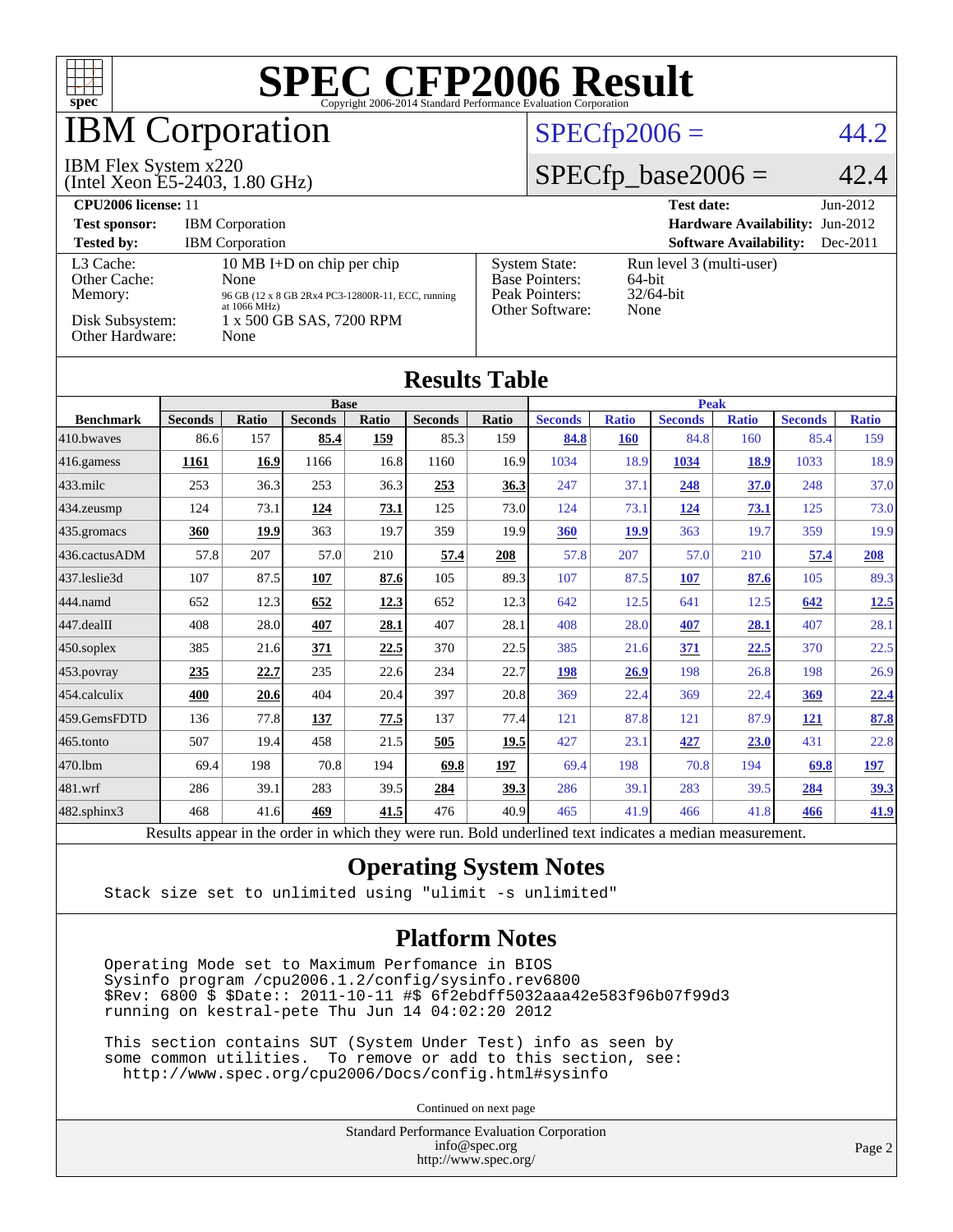

IBM Corporation

 $SPECTp2006 = 44.2$ 

(Intel Xeon E5-2403, 1.80 GHz) IBM Flex System x220

 $SPECTp\_base2006 = 42.4$ 

**[Test sponsor:](http://www.spec.org/auto/cpu2006/Docs/result-fields.html#Testsponsor)** IBM Corporation **IBM** Corporation **[Hardware Availability:](http://www.spec.org/auto/cpu2006/Docs/result-fields.html#HardwareAvailability)** Jun-2012 **[Tested by:](http://www.spec.org/auto/cpu2006/Docs/result-fields.html#Testedby)** IBM Corporation **[Software Availability:](http://www.spec.org/auto/cpu2006/Docs/result-fields.html#SoftwareAvailability)** Dec-2011

**[CPU2006 license:](http://www.spec.org/auto/cpu2006/Docs/result-fields.html#CPU2006license)** 11 **[Test date:](http://www.spec.org/auto/cpu2006/Docs/result-fields.html#Testdate)** Jun-2012

#### **[Platform Notes \(Continued\)](http://www.spec.org/auto/cpu2006/Docs/result-fields.html#PlatformNotes)**

 From /proc/cpuinfo model name : Intel(R) Xeon(R) CPU E5-2403 0 @ 1.80GHz 2 "physical id"s (chips) 8 "processors" cores, siblings (Caution: counting these is hw and system dependent. The following excerpts from /proc/cpuinfo might not be reliable. Use with caution.) cpu cores : 4 siblings : 4 physical 0: cores 0 1 2 3 physical 1: cores 0 1 2 3 cache size : 10240 KB From /proc/meminfo<br>MemTotal: 99045448 kB HugePages\_Total: 0<br>Hugepagesize: 2048 kB Hugepagesize: /usr/bin/lsb\_release -d Red Hat Enterprise Linux Server release 6.2 (Santiago) From /etc/\*release\* /etc/\*version\* redhat-release: Red Hat Enterprise Linux Server release 6.2 (Santiago) system-release: Red Hat Enterprise Linux Server release 6.2 (Santiago) system-release-cpe: cpe:/o:redhat:enterprise\_linux:6server:ga:server uname -a: Linux kestral-pete 2.6.32-220.el6.x86\_64 #1 SMP Wed Nov 9 08:03:13 EST 2011 x86\_64 x86\_64 x86\_64 GNU/Linux run-level 3 Jun 12 14:02 SPEC is set to: /cpu2006.1.2<br>Filesystem Type Size Type Size Used Avail Use% Mounted on /dev/mapper/vg\_kestralpete-lv\_root ext4 449G 6.1G 420G 2% / Additional information from dmidecode: Memory: 12x Micron 36JSF1G72PZ-1G6M1 8 GB 1600 MHz 2 rank (End of data from sysinfo program)

#### **[General Notes](http://www.spec.org/auto/cpu2006/Docs/result-fields.html#GeneralNotes)**

Environment variables set by runspec before the start of the run: KMP\_AFFINITY = "granularity=fine,compact,1,0" LD\_LIBRARY\_PATH = "/cpu2006.1.2/libs/32:/cpu2006.1.2/libs/64" OMP NUM THREADS = "8"

 Binaries compiled on a system with 1x Core i7-860 CPU + 8GB Continued on next page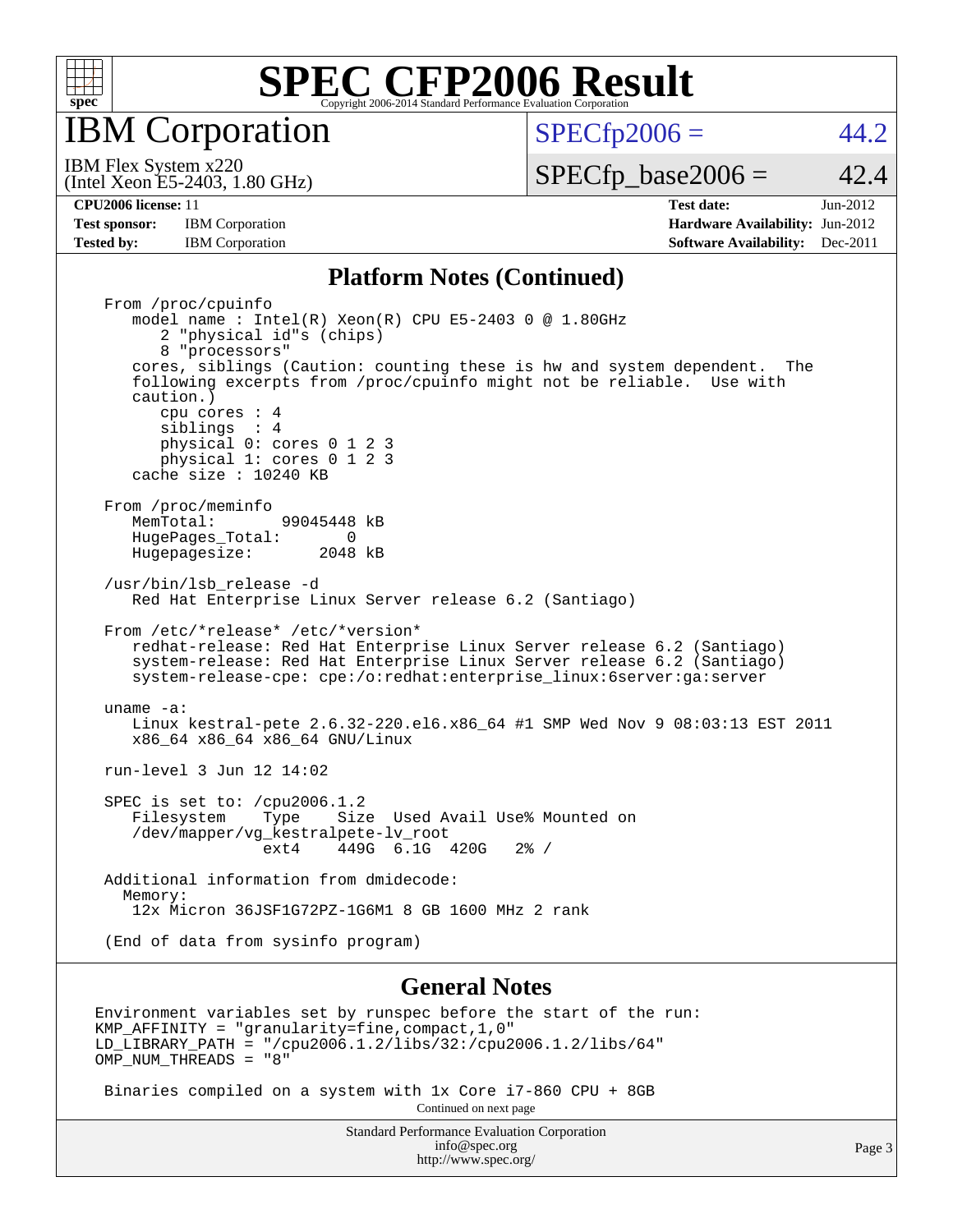

## IBM Corporation

 $SPECTp2006 = 44.2$ 

(Intel Xeon E5-2403, 1.80 GHz) IBM Flex System x220

 $SPECTp\_base2006 = 42.4$ 

**[Test sponsor:](http://www.spec.org/auto/cpu2006/Docs/result-fields.html#Testsponsor)** IBM Corporation **[Hardware Availability:](http://www.spec.org/auto/cpu2006/Docs/result-fields.html#HardwareAvailability)** Jun-2012

**[CPU2006 license:](http://www.spec.org/auto/cpu2006/Docs/result-fields.html#CPU2006license)** 11 **[Test date:](http://www.spec.org/auto/cpu2006/Docs/result-fields.html#Testdate)** Jun-2012 **[Tested by:](http://www.spec.org/auto/cpu2006/Docs/result-fields.html#Testedby)** IBM Corporation **[Software Availability:](http://www.spec.org/auto/cpu2006/Docs/result-fields.html#SoftwareAvailability)** Dec-2011

#### **[General Notes \(Continued\)](http://www.spec.org/auto/cpu2006/Docs/result-fields.html#GeneralNotes)**

 memory using RHEL5.5 Transparent Huge Pages enabled with: echo always > /sys/kernel/mm/redhat\_transparent\_hugepage/enabled

### **[Base Compiler Invocation](http://www.spec.org/auto/cpu2006/Docs/result-fields.html#BaseCompilerInvocation)**

[C benchmarks](http://www.spec.org/auto/cpu2006/Docs/result-fields.html#Cbenchmarks):  $-m64$ 

[C++ benchmarks:](http://www.spec.org/auto/cpu2006/Docs/result-fields.html#CXXbenchmarks) [icpc -m64](http://www.spec.org/cpu2006/results/res2012q3/cpu2006-20120618-23012.flags.html#user_CXXbase_intel_icpc_64bit_bedb90c1146cab66620883ef4f41a67e)

[Fortran benchmarks](http://www.spec.org/auto/cpu2006/Docs/result-fields.html#Fortranbenchmarks): [ifort -m64](http://www.spec.org/cpu2006/results/res2012q3/cpu2006-20120618-23012.flags.html#user_FCbase_intel_ifort_64bit_ee9d0fb25645d0210d97eb0527dcc06e)

[Benchmarks using both Fortran and C](http://www.spec.org/auto/cpu2006/Docs/result-fields.html#BenchmarksusingbothFortranandC): [icc -m64](http://www.spec.org/cpu2006/results/res2012q3/cpu2006-20120618-23012.flags.html#user_CC_FCbase_intel_icc_64bit_0b7121f5ab7cfabee23d88897260401c) [ifort -m64](http://www.spec.org/cpu2006/results/res2012q3/cpu2006-20120618-23012.flags.html#user_CC_FCbase_intel_ifort_64bit_ee9d0fb25645d0210d97eb0527dcc06e)

### **[Base Portability Flags](http://www.spec.org/auto/cpu2006/Docs/result-fields.html#BasePortabilityFlags)**

| 410.bwaves: -DSPEC CPU LP64                 |                                                                |
|---------------------------------------------|----------------------------------------------------------------|
| 416.gamess: - DSPEC_CPU_LP64                |                                                                |
| 433.milc: -DSPEC CPU LP64                   |                                                                |
| 434.zeusmp: -DSPEC_CPU_LP64                 |                                                                |
| 435.gromacs: -DSPEC_CPU_LP64 -nofor_main    |                                                                |
| 436.cactusADM: -DSPEC CPU LP64 -nofor main  |                                                                |
| 437.leslie3d: -DSPEC CPU LP64               |                                                                |
| 444.namd: -DSPEC CPU LP64                   |                                                                |
| 447.dealII: -DSPEC CPU LP64                 |                                                                |
| 450.soplex: -DSPEC_CPU_LP64                 |                                                                |
| 453.povray: -DSPEC_CPU_LP64                 |                                                                |
| 454.calculix: - DSPEC CPU LP64 - nofor main |                                                                |
| 459.GemsFDTD: -DSPEC_CPU_LP64               |                                                                |
| 465.tonto: - DSPEC CPU LP64                 |                                                                |
| 470.1bm: -DSPEC CPU LP64                    |                                                                |
|                                             | 481.wrf: -DSPEC_CPU_LP64 -DSPEC_CPU_CASE_FLAG -DSPEC_CPU_LINUX |
| 482.sphinx3: -DSPEC_CPU_LP64                |                                                                |

### **[Base Optimization Flags](http://www.spec.org/auto/cpu2006/Docs/result-fields.html#BaseOptimizationFlags)**

[C benchmarks](http://www.spec.org/auto/cpu2006/Docs/result-fields.html#Cbenchmarks):

[-xAVX](http://www.spec.org/cpu2006/results/res2012q3/cpu2006-20120618-23012.flags.html#user_CCbase_f-xAVX) [-ipo](http://www.spec.org/cpu2006/results/res2012q3/cpu2006-20120618-23012.flags.html#user_CCbase_f-ipo) [-O3](http://www.spec.org/cpu2006/results/res2012q3/cpu2006-20120618-23012.flags.html#user_CCbase_f-O3) [-no-prec-div](http://www.spec.org/cpu2006/results/res2012q3/cpu2006-20120618-23012.flags.html#user_CCbase_f-no-prec-div) [-static](http://www.spec.org/cpu2006/results/res2012q3/cpu2006-20120618-23012.flags.html#user_CCbase_f-static) [-parallel](http://www.spec.org/cpu2006/results/res2012q3/cpu2006-20120618-23012.flags.html#user_CCbase_f-parallel) [-opt-prefetch](http://www.spec.org/cpu2006/results/res2012q3/cpu2006-20120618-23012.flags.html#user_CCbase_f-opt-prefetch) [-ansi-alias](http://www.spec.org/cpu2006/results/res2012q3/cpu2006-20120618-23012.flags.html#user_CCbase_f-ansi-alias)

[C++ benchmarks:](http://www.spec.org/auto/cpu2006/Docs/result-fields.html#CXXbenchmarks)

[-xAVX](http://www.spec.org/cpu2006/results/res2012q3/cpu2006-20120618-23012.flags.html#user_CXXbase_f-xAVX) [-ipo](http://www.spec.org/cpu2006/results/res2012q3/cpu2006-20120618-23012.flags.html#user_CXXbase_f-ipo) [-O3](http://www.spec.org/cpu2006/results/res2012q3/cpu2006-20120618-23012.flags.html#user_CXXbase_f-O3) [-no-prec-div](http://www.spec.org/cpu2006/results/res2012q3/cpu2006-20120618-23012.flags.html#user_CXXbase_f-no-prec-div) [-static](http://www.spec.org/cpu2006/results/res2012q3/cpu2006-20120618-23012.flags.html#user_CXXbase_f-static) [-opt-prefetch](http://www.spec.org/cpu2006/results/res2012q3/cpu2006-20120618-23012.flags.html#user_CXXbase_f-opt-prefetch) [-ansi-alias](http://www.spec.org/cpu2006/results/res2012q3/cpu2006-20120618-23012.flags.html#user_CXXbase_f-ansi-alias)

Continued on next page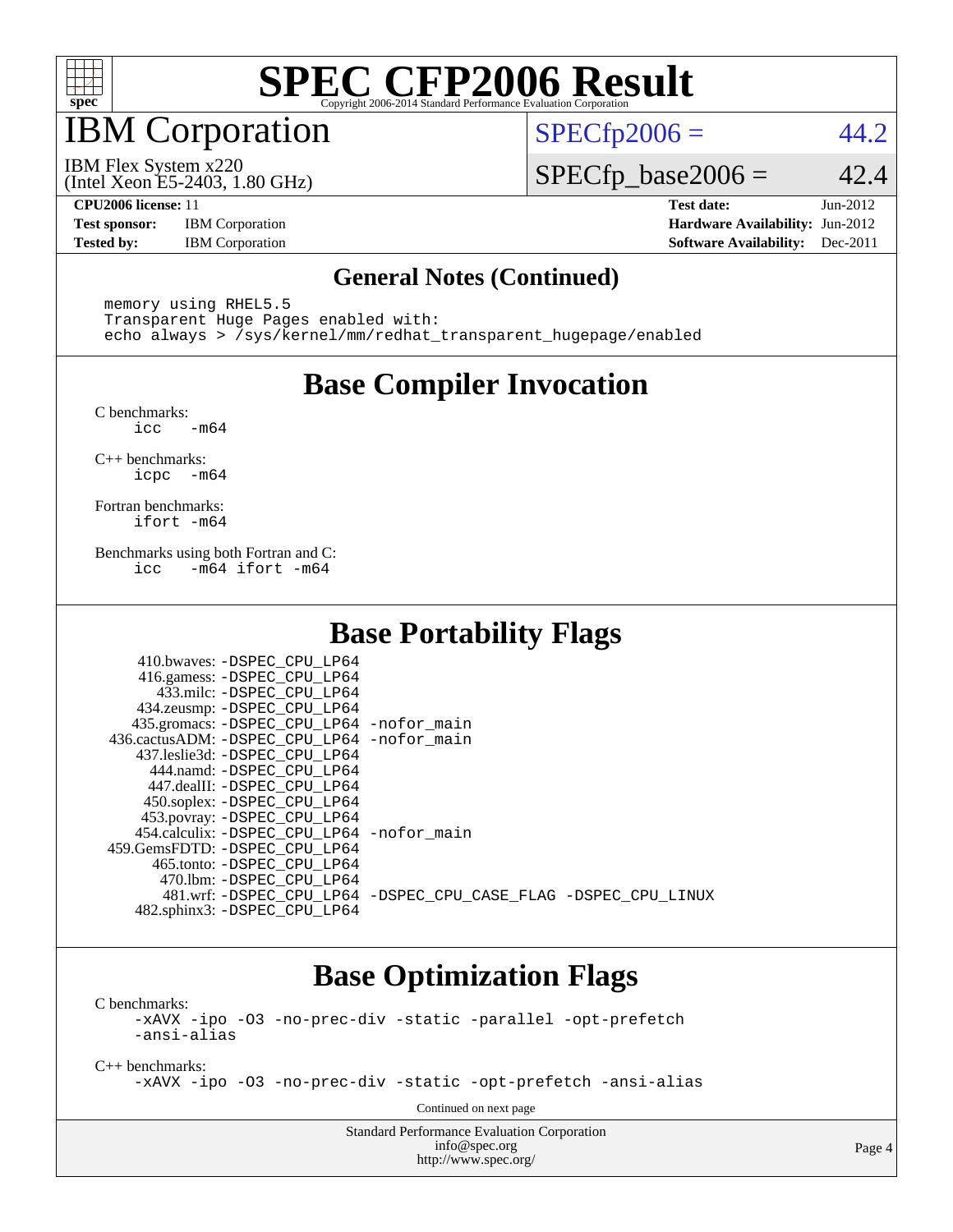

IBM Corporation

 $SPECTp2006 = 44.2$ 

(Intel Xeon E5-2403, 1.80 GHz) IBM Flex System x220

 $SPECfp\_base2006 = 42.4$ 

**[Test sponsor:](http://www.spec.org/auto/cpu2006/Docs/result-fields.html#Testsponsor)** IBM Corporation **[Hardware Availability:](http://www.spec.org/auto/cpu2006/Docs/result-fields.html#HardwareAvailability)** Jun-2012

**[CPU2006 license:](http://www.spec.org/auto/cpu2006/Docs/result-fields.html#CPU2006license)** 11 **[Test date:](http://www.spec.org/auto/cpu2006/Docs/result-fields.html#Testdate)** Jun-2012 **[Tested by:](http://www.spec.org/auto/cpu2006/Docs/result-fields.html#Testedby)** IBM Corporation **[Software Availability:](http://www.spec.org/auto/cpu2006/Docs/result-fields.html#SoftwareAvailability)** Dec-2011

### **[Base Optimization Flags \(Continued\)](http://www.spec.org/auto/cpu2006/Docs/result-fields.html#BaseOptimizationFlags)**

[Fortran benchmarks](http://www.spec.org/auto/cpu2006/Docs/result-fields.html#Fortranbenchmarks):

[-xAVX](http://www.spec.org/cpu2006/results/res2012q3/cpu2006-20120618-23012.flags.html#user_FCbase_f-xAVX) [-ipo](http://www.spec.org/cpu2006/results/res2012q3/cpu2006-20120618-23012.flags.html#user_FCbase_f-ipo) [-O3](http://www.spec.org/cpu2006/results/res2012q3/cpu2006-20120618-23012.flags.html#user_FCbase_f-O3) [-no-prec-div](http://www.spec.org/cpu2006/results/res2012q3/cpu2006-20120618-23012.flags.html#user_FCbase_f-no-prec-div) [-static](http://www.spec.org/cpu2006/results/res2012q3/cpu2006-20120618-23012.flags.html#user_FCbase_f-static) [-parallel](http://www.spec.org/cpu2006/results/res2012q3/cpu2006-20120618-23012.flags.html#user_FCbase_f-parallel) [-opt-prefetch](http://www.spec.org/cpu2006/results/res2012q3/cpu2006-20120618-23012.flags.html#user_FCbase_f-opt-prefetch)

[Benchmarks using both Fortran and C](http://www.spec.org/auto/cpu2006/Docs/result-fields.html#BenchmarksusingbothFortranandC):

[-xAVX](http://www.spec.org/cpu2006/results/res2012q3/cpu2006-20120618-23012.flags.html#user_CC_FCbase_f-xAVX) [-ipo](http://www.spec.org/cpu2006/results/res2012q3/cpu2006-20120618-23012.flags.html#user_CC_FCbase_f-ipo) [-O3](http://www.spec.org/cpu2006/results/res2012q3/cpu2006-20120618-23012.flags.html#user_CC_FCbase_f-O3) [-no-prec-div](http://www.spec.org/cpu2006/results/res2012q3/cpu2006-20120618-23012.flags.html#user_CC_FCbase_f-no-prec-div) [-static](http://www.spec.org/cpu2006/results/res2012q3/cpu2006-20120618-23012.flags.html#user_CC_FCbase_f-static) [-parallel](http://www.spec.org/cpu2006/results/res2012q3/cpu2006-20120618-23012.flags.html#user_CC_FCbase_f-parallel) [-opt-prefetch](http://www.spec.org/cpu2006/results/res2012q3/cpu2006-20120618-23012.flags.html#user_CC_FCbase_f-opt-prefetch) [-ansi-alias](http://www.spec.org/cpu2006/results/res2012q3/cpu2006-20120618-23012.flags.html#user_CC_FCbase_f-ansi-alias)

**[Peak Compiler Invocation](http://www.spec.org/auto/cpu2006/Docs/result-fields.html#PeakCompilerInvocation)**

[C benchmarks](http://www.spec.org/auto/cpu2006/Docs/result-fields.html#Cbenchmarks):  $\text{icc}$  -m64

[C++ benchmarks:](http://www.spec.org/auto/cpu2006/Docs/result-fields.html#CXXbenchmarks) [icpc -m64](http://www.spec.org/cpu2006/results/res2012q3/cpu2006-20120618-23012.flags.html#user_CXXpeak_intel_icpc_64bit_bedb90c1146cab66620883ef4f41a67e)

[Fortran benchmarks](http://www.spec.org/auto/cpu2006/Docs/result-fields.html#Fortranbenchmarks): [ifort -m64](http://www.spec.org/cpu2006/results/res2012q3/cpu2006-20120618-23012.flags.html#user_FCpeak_intel_ifort_64bit_ee9d0fb25645d0210d97eb0527dcc06e)

[Benchmarks using both Fortran and C](http://www.spec.org/auto/cpu2006/Docs/result-fields.html#BenchmarksusingbothFortranandC): [icc -m64](http://www.spec.org/cpu2006/results/res2012q3/cpu2006-20120618-23012.flags.html#user_CC_FCpeak_intel_icc_64bit_0b7121f5ab7cfabee23d88897260401c) [ifort -m64](http://www.spec.org/cpu2006/results/res2012q3/cpu2006-20120618-23012.flags.html#user_CC_FCpeak_intel_ifort_64bit_ee9d0fb25645d0210d97eb0527dcc06e)

### **[Peak Portability Flags](http://www.spec.org/auto/cpu2006/Docs/result-fields.html#PeakPortabilityFlags)**

Same as Base Portability Flags

### **[Peak Optimization Flags](http://www.spec.org/auto/cpu2006/Docs/result-fields.html#PeakOptimizationFlags)**

[C benchmarks](http://www.spec.org/auto/cpu2006/Docs/result-fields.html#Cbenchmarks):

 433.milc: [-xAVX](http://www.spec.org/cpu2006/results/res2012q3/cpu2006-20120618-23012.flags.html#user_peakPASS2_CFLAGSPASS2_LDFLAGS433_milc_f-xAVX)(pass 2) [-prof-gen](http://www.spec.org/cpu2006/results/res2012q3/cpu2006-20120618-23012.flags.html#user_peakPASS1_CFLAGSPASS1_LDFLAGS433_milc_prof_gen_e43856698f6ca7b7e442dfd80e94a8fc)(pass 1) [-ipo](http://www.spec.org/cpu2006/results/res2012q3/cpu2006-20120618-23012.flags.html#user_peakPASS2_CFLAGSPASS2_LDFLAGS433_milc_f-ipo)(pass 2) [-O3](http://www.spec.org/cpu2006/results/res2012q3/cpu2006-20120618-23012.flags.html#user_peakPASS2_CFLAGSPASS2_LDFLAGS433_milc_f-O3)(pass 2) [-no-prec-div](http://www.spec.org/cpu2006/results/res2012q3/cpu2006-20120618-23012.flags.html#user_peakPASS2_CFLAGSPASS2_LDFLAGS433_milc_f-no-prec-div)(pass 2) [-prof-use](http://www.spec.org/cpu2006/results/res2012q3/cpu2006-20120618-23012.flags.html#user_peakPASS2_CFLAGSPASS2_LDFLAGS433_milc_prof_use_bccf7792157ff70d64e32fe3e1250b55)(pass 2) [-static](http://www.spec.org/cpu2006/results/res2012q3/cpu2006-20120618-23012.flags.html#user_peakOPTIMIZE433_milc_f-static) [-auto-ilp32](http://www.spec.org/cpu2006/results/res2012q3/cpu2006-20120618-23012.flags.html#user_peakCOPTIMIZE433_milc_f-auto-ilp32) [-ansi-alias](http://www.spec.org/cpu2006/results/res2012q3/cpu2006-20120618-23012.flags.html#user_peakCOPTIMIZE433_milc_f-ansi-alias)

 $470.$ lbm: basepeak = yes

 482.sphinx3: [-xAVX](http://www.spec.org/cpu2006/results/res2012q3/cpu2006-20120618-23012.flags.html#user_peakOPTIMIZE482_sphinx3_f-xAVX) [-ipo](http://www.spec.org/cpu2006/results/res2012q3/cpu2006-20120618-23012.flags.html#user_peakOPTIMIZE482_sphinx3_f-ipo) [-O3](http://www.spec.org/cpu2006/results/res2012q3/cpu2006-20120618-23012.flags.html#user_peakOPTIMIZE482_sphinx3_f-O3) [-no-prec-div](http://www.spec.org/cpu2006/results/res2012q3/cpu2006-20120618-23012.flags.html#user_peakOPTIMIZE482_sphinx3_f-no-prec-div) [-unroll2](http://www.spec.org/cpu2006/results/res2012q3/cpu2006-20120618-23012.flags.html#user_peakCOPTIMIZE482_sphinx3_f-unroll_784dae83bebfb236979b41d2422d7ec2) [-ansi-alias](http://www.spec.org/cpu2006/results/res2012q3/cpu2006-20120618-23012.flags.html#user_peakCOPTIMIZE482_sphinx3_f-ansi-alias) [-parallel](http://www.spec.org/cpu2006/results/res2012q3/cpu2006-20120618-23012.flags.html#user_peakCOPTIMIZE482_sphinx3_f-parallel)

[C++ benchmarks:](http://www.spec.org/auto/cpu2006/Docs/result-fields.html#CXXbenchmarks)

```
 444.namd: -xAVX(pass 2) -prof-gen(pass 1) -ipo(pass 2) -O3(pass 2)
-no-prec-div(pass 2) -prof-use(pass 2) -fno-alias
-auto-ilp32
```
Continued on next page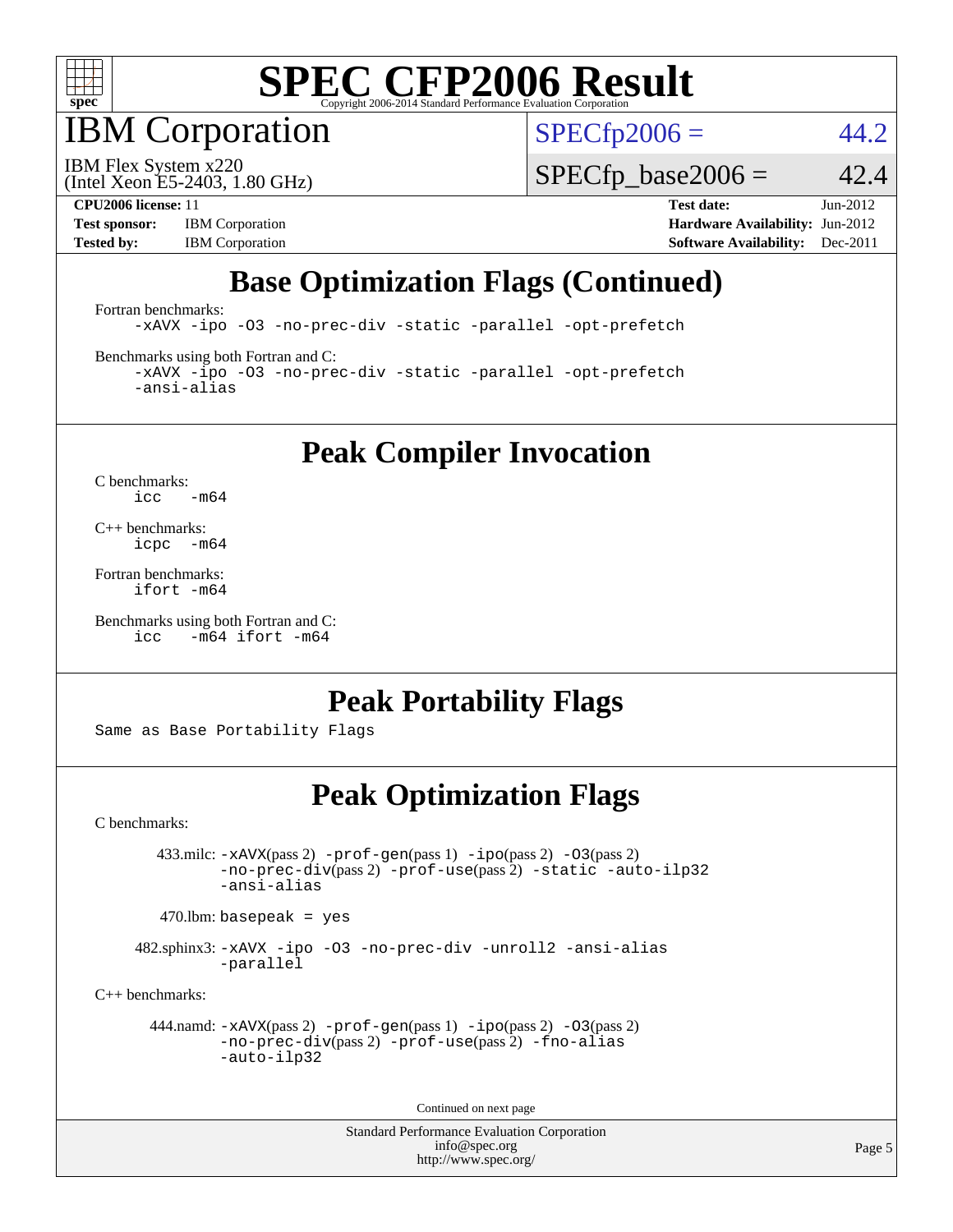

IBM Corporation

 $SPECfp2006 = 44.2$  $SPECfp2006 = 44.2$ 

(Intel Xeon E5-2403, 1.80 GHz) IBM Flex System x220

 $SPECfp\_base2006 = 42.4$ 

**[Test sponsor:](http://www.spec.org/auto/cpu2006/Docs/result-fields.html#Testsponsor)** IBM Corporation **[Hardware Availability:](http://www.spec.org/auto/cpu2006/Docs/result-fields.html#HardwareAvailability)** Jun-2012 **[Tested by:](http://www.spec.org/auto/cpu2006/Docs/result-fields.html#Testedby)** IBM Corporation **[Software Availability:](http://www.spec.org/auto/cpu2006/Docs/result-fields.html#SoftwareAvailability)** Dec-2011

**[CPU2006 license:](http://www.spec.org/auto/cpu2006/Docs/result-fields.html#CPU2006license)** 11 **[Test date:](http://www.spec.org/auto/cpu2006/Docs/result-fields.html#Testdate)** Jun-2012

### **[Peak Optimization Flags \(Continued\)](http://www.spec.org/auto/cpu2006/Docs/result-fields.html#PeakOptimizationFlags)**

|                                      | $447$ .dealII: basepeak = yes                                                                                                                                             |  |  |  |
|--------------------------------------|---------------------------------------------------------------------------------------------------------------------------------------------------------------------------|--|--|--|
|                                      | $450$ .soplex: basepeak = yes                                                                                                                                             |  |  |  |
|                                      | $453.$ povray: $-xAVX(pass 2)$ -prof-gen(pass 1) -ipo(pass 2) -03(pass 2)<br>-no-prec-div(pass 2) -prof-use(pass 2) -unroll4 -ansi-alias                                  |  |  |  |
| Fortran benchmarks:                  |                                                                                                                                                                           |  |  |  |
|                                      | 410.bwaves: -xAVX -ipo -03 -no-prec-div -opt-prefetch -parallel<br>$-static$                                                                                              |  |  |  |
|                                      | 416.gamess: $-xAVX(pass 2)$ -prof-gen(pass 1) -ipo(pass 2) -03(pass 2)<br>-no-prec-div(pass 2) -prof-use(pass 2) -unroll2<br>-inline-level=0 -scalar-rep- -static         |  |  |  |
| $434$ .zeusmp: basepeak = yes        |                                                                                                                                                                           |  |  |  |
| $437$ leslie3d: basepeak = yes       |                                                                                                                                                                           |  |  |  |
|                                      | $459.GemsFDTD: -xAVX(pass 2) -proj-gen(pass 1) -ipo(pass 2) -03(pass 2)$<br>-no-prec-div(pass 2) -prof-use(pass 2) -unroll2<br>-inline-level=0 -opt-prefetch -parallel    |  |  |  |
|                                      | $465$ .tonto: $-xAUX(pass 2)$ -prof-gen(pass 1) -ipo(pass 2) -03(pass 2)<br>-no-prec-div(pass 2) -prof-use(pass 2) -inline-calloc<br>-opt-malloc-options=3 -auto -unroll4 |  |  |  |
| Benchmarks using both Fortran and C: |                                                                                                                                                                           |  |  |  |
| $435.gromacs: basepeak = yes$        |                                                                                                                                                                           |  |  |  |
| $436.cactusADM:basepeak = yes$       |                                                                                                                                                                           |  |  |  |
|                                      | 454.calculix: -xAVX -ipo -03 -no-prec-div -auto-ilp32 -ansi-alias                                                                                                         |  |  |  |
|                                      | $481 \text{.m.f:}$ basepeak = yes                                                                                                                                         |  |  |  |
|                                      | The floor files that mean word to famout this around a match consumed at                                                                                                  |  |  |  |

The flags files that were used to format this result can be browsed at <http://www.spec.org/cpu2006/flags/Intel-ic12.1-official-linux64.20120425.html> <http://www.spec.org/cpu2006/flags/IBM-Platform-Flags-V1.2-SNB-C.html>

You can also download the XML flags sources by saving the following links: <http://www.spec.org/cpu2006/flags/Intel-ic12.1-official-linux64.20120425.xml> <http://www.spec.org/cpu2006/flags/IBM-Platform-Flags-V1.2-SNB-C.xml>